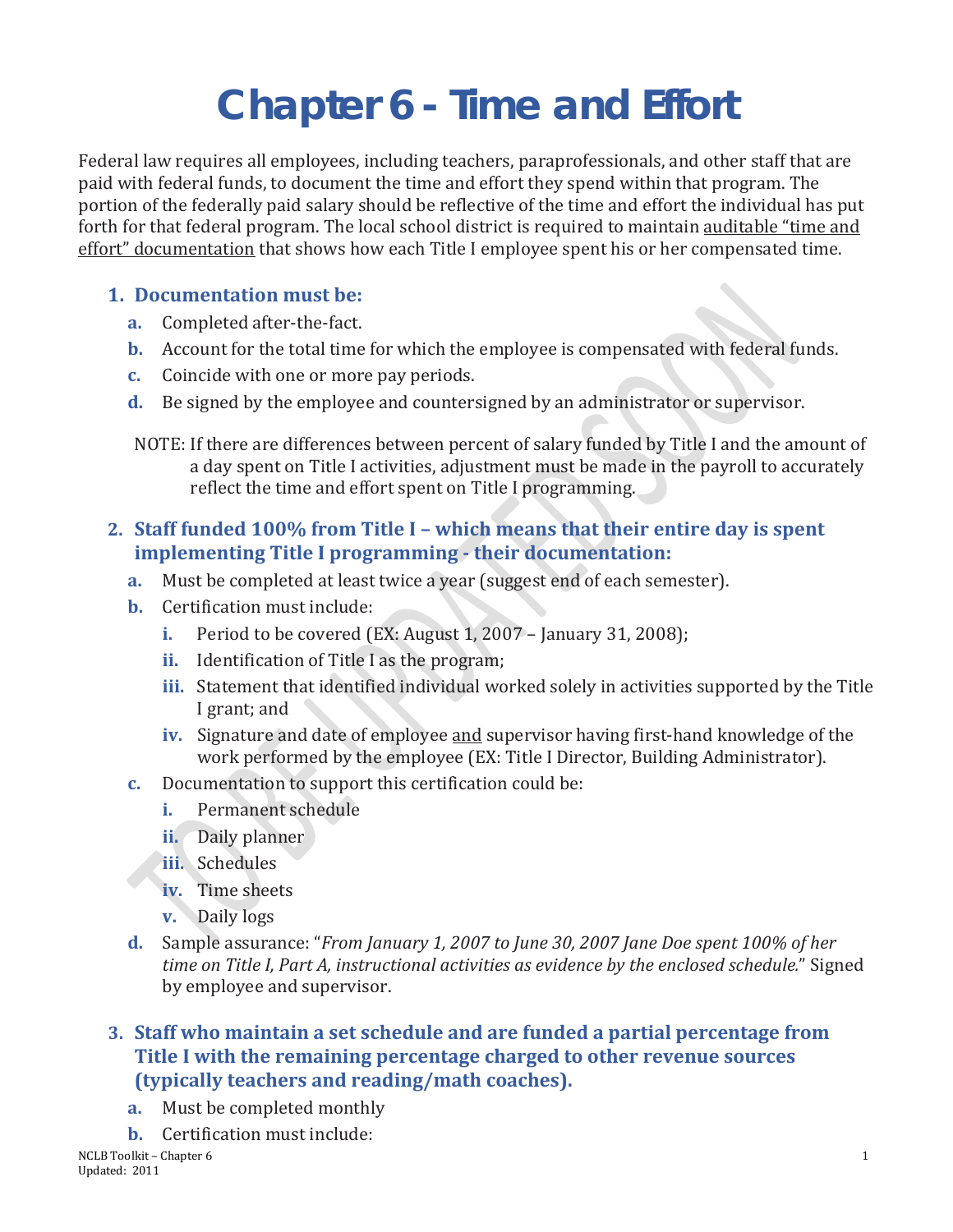- **i.** Period to be covered (EX: August 1, 2007 August 31, 2007);
- **ii.** Identification of Title I as the program;
- **iii.** Statement that identified individual worked in activities supported by the Title I grant a percentage appropriate to the percentage of the salary funded through Title I funds; and
- **iv.** Signature and date of employee and supervisor having first-hand knowledge of the work performed by the employee (EX: Title I Director, Building Administrator).
- **c.** Documentation to support this certification could be:
	- **i.** Permanent schedule
	- **ii.** Daily planner
	- **iii.** Schedules
	- **iv.** Time sheets
	- **v.** Daily logs
- **d.** Sample assurance language: "*For the month of October, 2007, Jane Doe spent 50% of her time on Title I, Part A, instructional activities and 50% on general fund instructional activities as evidenced by the enclosed schedule.*" Signed by employee and supervisor.
- **4. Staff who work less than 100% for Title I programming but whose schedule changes from day to day, have the option of logging their time spent in the federal program every day (typically Title I Directors/Administrators).**
	- **a.** Daily Log of time spent on Title I program versus time spent on other duties
	- **b.** Daily log must be signed by individual and supervisor

### **5. Stipends and other supplemental contracts documentation could include:**

- **a.** A signed supplemental contract that stipulates Title I work activity
- **b.** Sign-in attendance log approved by supervisor (such as for professional development activities)
- **c.** Employee time/pay slips that specify Title I and are approved by supervisor

**IMPORTANT NOTE:** Things to watch out for:

- **d.** Changes in position at beginning or during the year
- **e.** Changes in funding percentages when amending budget during year
- **f.** Failing to provide training to staff who are responsible for completing/approving time and effort documentation
- **g.** Reporting time according to how the ratios were budgeted without regard to how staff actually work
- **h.** Time and effort reports that are not reviewed and signed by appropriate staff
- **i.** Entire days' schedule not accounted for
- **j.** Lack of time and effort reports and documentation for employees compensated through supplemental contracts, stipends, extra hours, etc.

## **6. Additional Information**

More information can be found on the [Innovation and Improvement Division website](http://www.isbe.net/grants/default.htm)